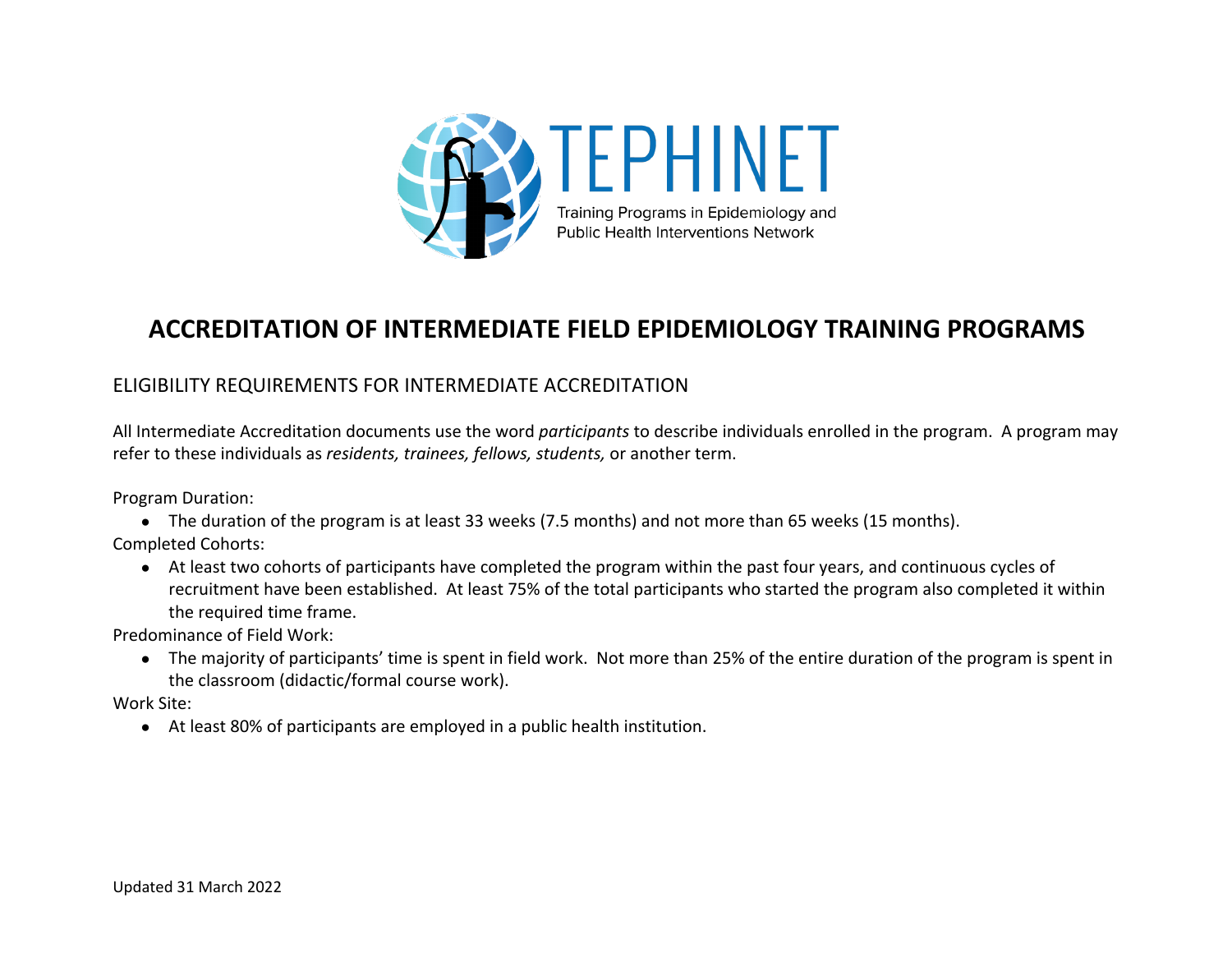### WORK SITES FOR INTERMEDIATE PROGRAM PARTICIPANTS

Typically, intermediate FETP participants are working in a public health capacity in a public health institution.

#### **A public health institution work site includes:**

- Ministry of Health (all levels within a country; should be the most common work site)
- Public health divisions in other ministries, including:
	- Agriculture
	- Animal health
	- Environment
	- Labor
	- Military/defense/police
	- Justice/forensics
	- NPHIs
	- National public health laboratories
	- Social security (where it is a provider of health services)
	- Education
	- Ports of entry/borders
- Teaching hospitals (public health focus)
- Medical research institutions (public health focus)

#### **A public health institution work site does not include:**

- Academic institutions and universities
- NGOs (unless specifically supporting the health ministry in public health activities at any level)
- UN agencies (unless specifically supporting the health ministry in public health activities at any level)
- Pharmaceutical and technology companies
- Private institutions (e.g. insurance companies)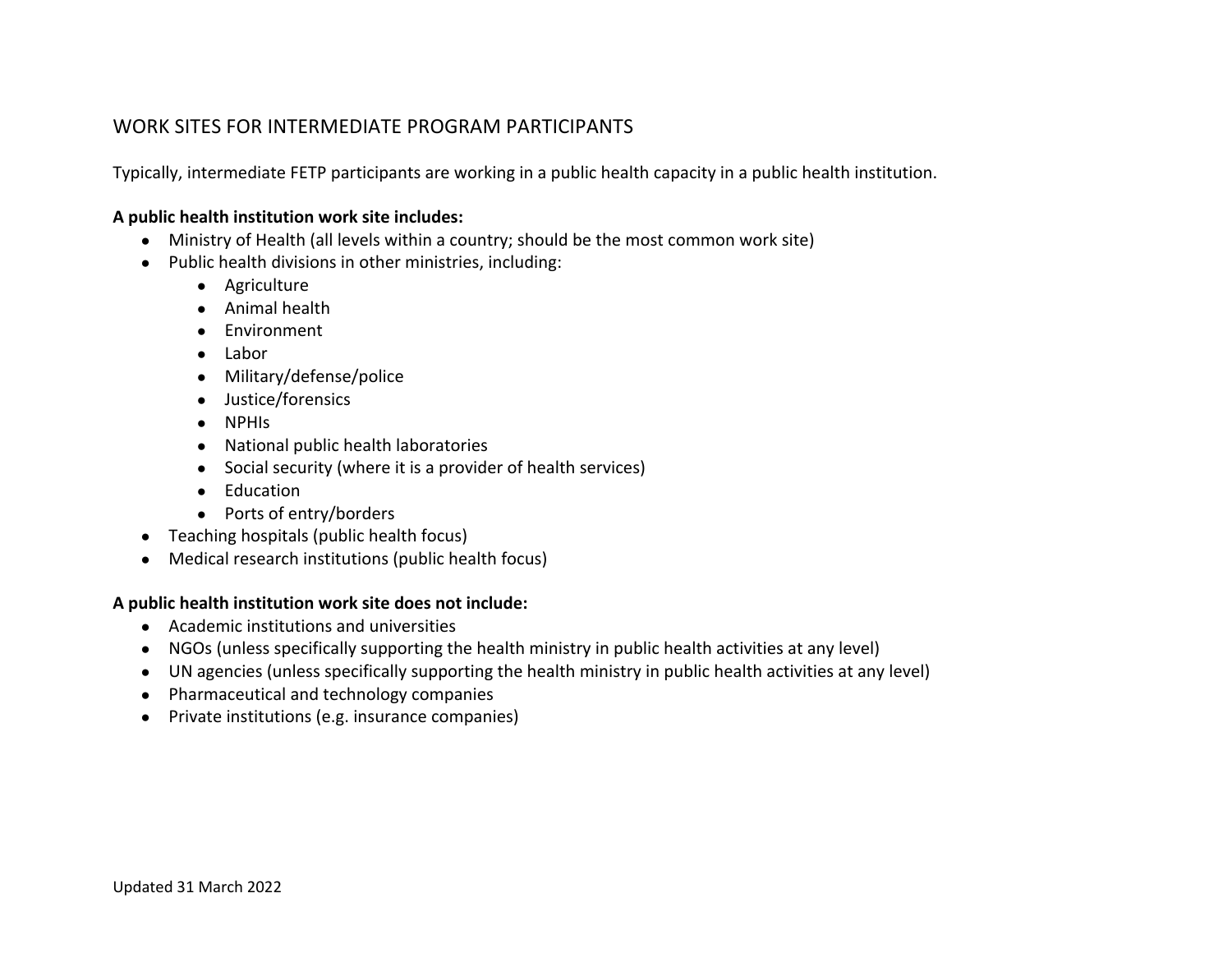# ACCREDITATION OF INTERMEDIATE FETPs MINIMUM INDICATORS AND STANDARDS

| DOMAIN 1: MANAGEMENT, INFRASTRUCTURE, AND OPERATIONS                                                                                                                               |                                                                                                                                                                                                                                                                                                              |                                                                                                                                                                                                                                                                                                                                                                                                                                                                                                                                                                                                                                                                     |                                                                                                                                                                                                                                                             |
|------------------------------------------------------------------------------------------------------------------------------------------------------------------------------------|--------------------------------------------------------------------------------------------------------------------------------------------------------------------------------------------------------------------------------------------------------------------------------------------------------------|---------------------------------------------------------------------------------------------------------------------------------------------------------------------------------------------------------------------------------------------------------------------------------------------------------------------------------------------------------------------------------------------------------------------------------------------------------------------------------------------------------------------------------------------------------------------------------------------------------------------------------------------------------------------|-------------------------------------------------------------------------------------------------------------------------------------------------------------------------------------------------------------------------------------------------------------|
| <b>Standard</b>                                                                                                                                                                    | <b>Justification</b>                                                                                                                                                                                                                                                                                         | <b>Description</b>                                                                                                                                                                                                                                                                                                                                                                                                                                                                                                                                                                                                                                                  | <b>Documentation and Validation</b>                                                                                                                                                                                                                         |
|                                                                                                                                                                                    |                                                                                                                                                                                                                                                                                                              |                                                                                                                                                                                                                                                                                                                                                                                                                                                                                                                                                                                                                                                                     | <b>Required</b>                                                                                                                                                                                                                                             |
| Standard 1a.1: An<br>advisory board, expert<br>committee, or similar<br>formal mechanism<br>provides general guidance<br>or oversight on the<br>program's goals and<br>operations. | An advisory board, expert<br>committee, or similar formal<br>mechanism enables an FETP to<br>systematically report and receive<br>expert feedback and guidance.                                                                                                                                              | An FETP advisory board, expert committee,<br>or similar formal mechanism is in place to<br>provide oversight of the FETP. It includes<br>representatives from the host institution<br>(including human resources), key public<br>health authorities, and counterparts; the<br>members may be internal or external to the<br>hosting organization, but the majority of the<br>members should not be involved in the day-<br>to-day activities of the FETP. It meets at<br>least annually, records its meetings and<br>recommendations, and the program reports<br>the outcomes.<br>This body also supports the development of<br>an epidemiology workforce strategy. | Yes/No<br>Description of oversight<br>1.<br>mechanism.<br><b>VALIDATION: Minutes of most</b><br>recent meeting OR Interview with<br>at least one member of the<br>advisory board (or similar<br>oversight committee).                                       |
| Standard 1a.2: The<br>program is officially<br>recognized as a<br>component of the<br>MOH(s), NPHI, or public<br>health institution(s).                                            | FETPs functionally integrated with<br>the MOH(s) and/or hosting public<br>health institution(s) that align with<br>the country/regions public health<br>priorities and objectives contribute to<br>build public health and systems<br>capacity for the MOH(s), the country,<br>or region's health system(s). | The program is among the first line of<br>response to disease outbreaks and disasters,<br>being frequently deployed by the MOHs,<br>NPHI, or public health institution(s).<br>Participants are assigned to analysis and<br>limited evaluation of surveillance activities,<br>identifying surveillance needs.                                                                                                                                                                                                                                                                                                                                                        | Official documentation of the<br>1.<br>existing relationship (e.g.,<br>MOU, organizational chart,<br>program website language,<br>telephone directory, etc.)<br><b>VALIDATION: Interviews with</b><br>MOH, NPHI, or public health<br>institution officials. |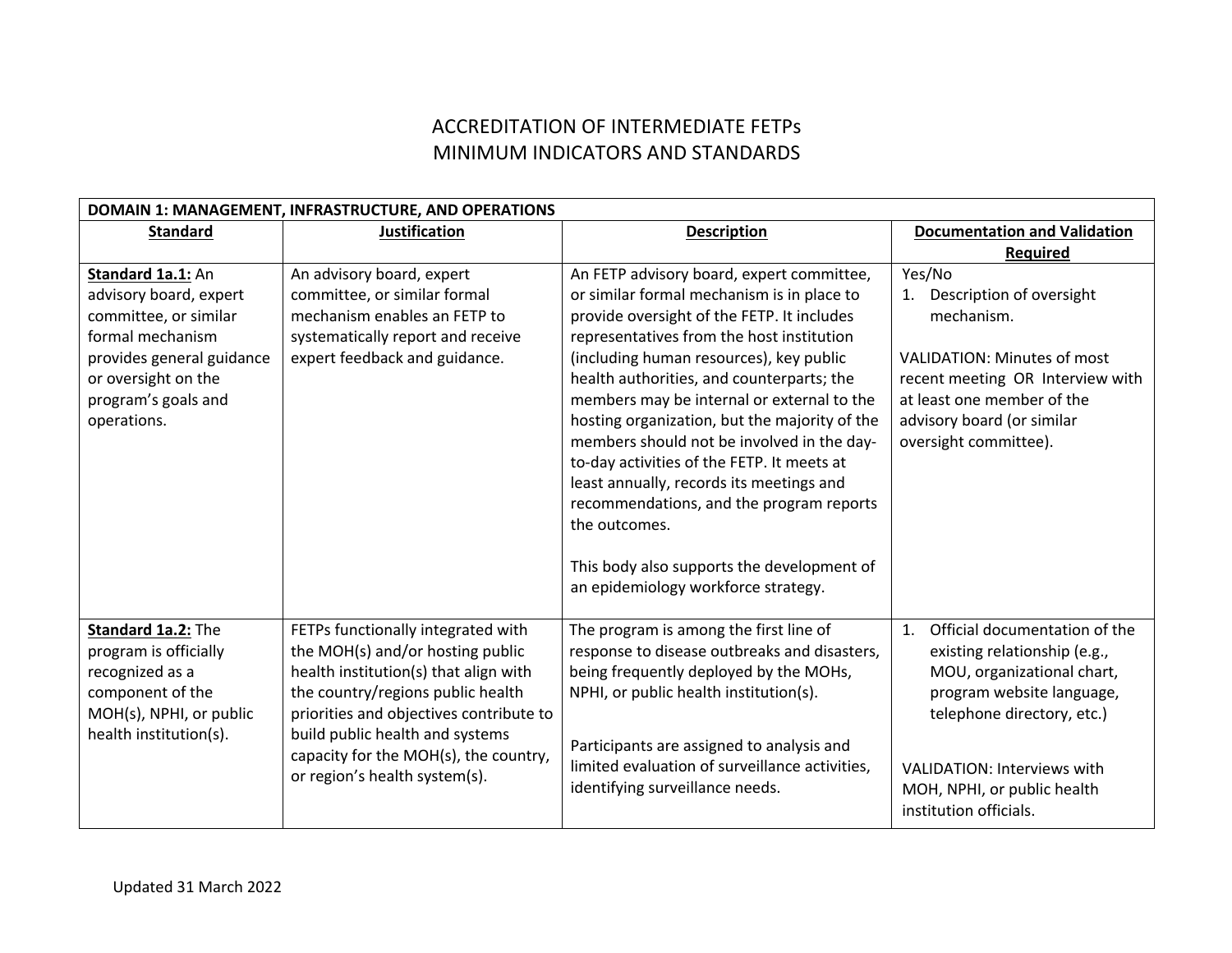|                                                                                                         |                                                                                                                                                                                                                  | Participants are invited by the MOH(s), NPHI<br>or host institution(s) to conduct limited<br>evaluations of surveillance programs and<br>interventions.                                                                                      |                                                  |
|---------------------------------------------------------------------------------------------------------|------------------------------------------------------------------------------------------------------------------------------------------------------------------------------------------------------------------|----------------------------------------------------------------------------------------------------------------------------------------------------------------------------------------------------------------------------------------------|--------------------------------------------------|
| Standard 1b.1: The<br>program has office space,<br>supplies, and equipment.                             | Office space, computers, and<br>communication services are critical<br>for FETPs to maintain routine<br>supervision and management of<br>program activities, staff, and<br>participants.                         | The program has available space within a<br>public health institution where program staff<br>and technical supervisors can meet and<br>work with participants and access basic<br>office supplies for program purposes.                      | Yes/No<br>VALIDATION: Site visit (check list)    |
| <b>Standard 1b.2:</b><br>Participants have access<br>to current public health or<br>medical literature. | Access to public health learning<br>resources is central to the<br>understanding and the application of<br>epidemiologic and public health<br>principles and methods that comprise<br>the core of FETP learning. | Program assures access to core FETP<br>learning resources for participants and<br>technical staff.<br>Program informs and provides guidelines to<br>participants and technical staff about how to<br>access and use scientific publications. | Yes/No<br>VALIDATION: Survey of<br>participants. |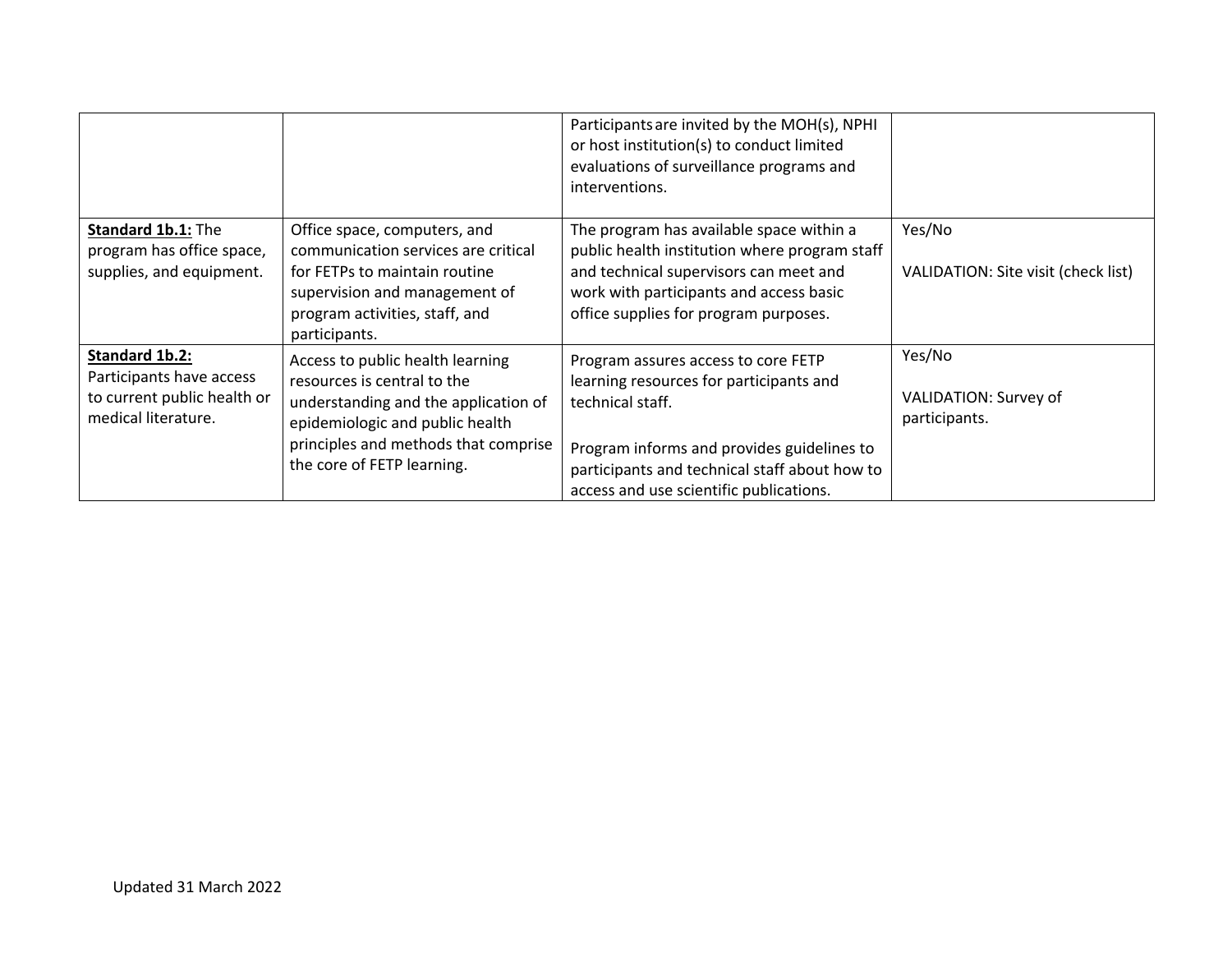| Standard 1b.3: The<br>participants have access<br>to laboratory testing for<br>epidemiological<br>investigations, if required<br>per country standards.                                          | Laboratory services are integral<br>components of contemporary disease<br>surveillance, prevention, and control<br>strategies and programs.<br>Quality and timely access to the<br>different levels of a national/<br>regional/global network of<br>laboratories is paramount to<br>supporting public health emergencies<br>and outbreak investigations and in<br>conducting systematic public health<br>activities or studies. | The participants have access to laboratory<br>services and are able to request services and<br>send study specimens from the field for<br>testing in the event of an outbreak,<br>epidemiology study, or ongoing public<br>health intervention. The program receives<br>results in time to support that investigation<br>or intervention.                                           | 1. A table listing the<br>epidemiological<br>investigations in the most<br>recently completed cohort,<br>the disease/syndrome being<br>investigated, and laboratory<br>test(s) performed, if<br>required.<br>VALIDATION: Review of the<br>epidemiological investigation<br>reports AND Current participants<br>interview                                                                           |
|--------------------------------------------------------------------------------------------------------------------------------------------------------------------------------------------------|---------------------------------------------------------------------------------------------------------------------------------------------------------------------------------------------------------------------------------------------------------------------------------------------------------------------------------------------------------------------------------------------------------------------------------|-------------------------------------------------------------------------------------------------------------------------------------------------------------------------------------------------------------------------------------------------------------------------------------------------------------------------------------------------------------------------------------|----------------------------------------------------------------------------------------------------------------------------------------------------------------------------------------------------------------------------------------------------------------------------------------------------------------------------------------------------------------------------------------------------|
| Standard 1c.1: The<br>program has documented<br>standard operating<br>procedures/manual or<br>similar guidance that is<br>available to all<br>participants, staff, and<br>technical supervisors. | The adoption and use of SOPs to<br>develop FETP core competencies and<br>provide essential public health<br>services allow FETPs to achieve<br>consistent and high-quality products<br>and services, as long as program<br>participants follow the steps<br>described in the documents.                                                                                                                                         | Documents describing the program<br>organization and guidance to operate it,<br>including duration and content of the<br>training, core learning competencies, field<br>assignments and investigations, classroom<br>training, and expected products from<br>participants including written reports of<br>surveillance evaluations, outbreaks, and<br>related field investigations. | Copies of documents describing:<br>1. Recruitment and selection<br>procedures/criteria for<br>supervisors and participants.<br>Duration of training.<br>2.<br>Evaluation criteria for<br>3.<br>participants, and technical<br>supervisors.<br>4. FETP curriculum, core<br>competencies of the program,<br>and associated<br>activities/deliverables.<br>5. Participant graduation<br>requirements. |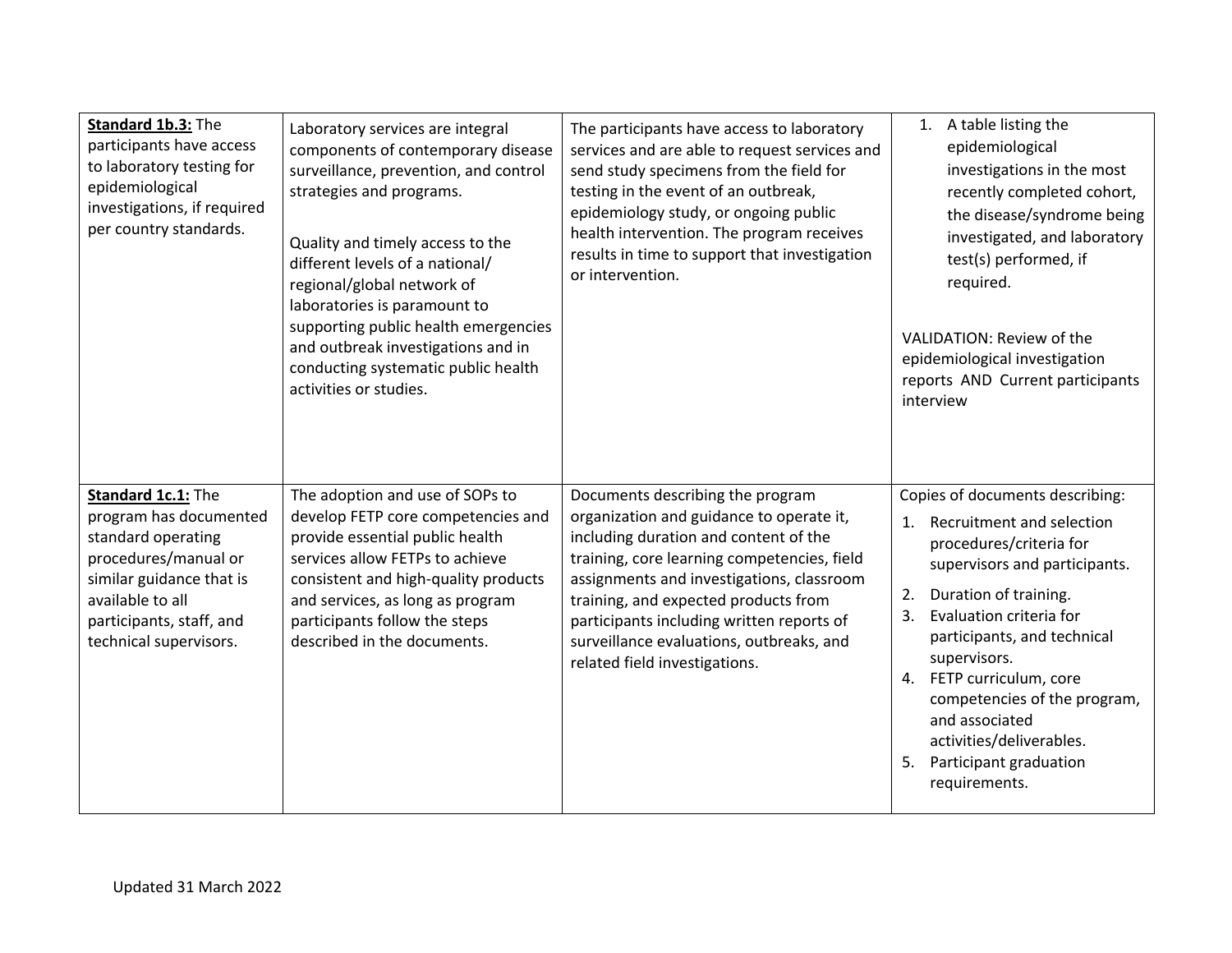| Standard 1d.1: Within<br>two weeks of starting the<br>program, each participant<br>receives an orientation to<br>the program.                         | The participants' orientation outlines<br>training programs' operation and is<br>designed to assist participants in<br>achieving consistent, high-quality<br>training and public health service<br>results by providing instructions to<br>guide their field placement and<br>investigation activities, evaluate their<br>progress, access resources, and<br>receive supervision and technical<br>assistance. | Within two weeks of entry into the program,<br>each participant receives an orientation<br>(document, manual, or oral presentation).<br>The orientation describes program<br>components: core FETP competencies and<br>associated activities, deliverables to be<br>completed by participants for graduation,<br>participant performance evaluation<br>measures, and feedback to the program. | Yes/No<br>VALIDATION: Participant survey.                                                                                                   |
|-------------------------------------------------------------------------------------------------------------------------------------------------------|---------------------------------------------------------------------------------------------------------------------------------------------------------------------------------------------------------------------------------------------------------------------------------------------------------------------------------------------------------------------------------------------------------------|-----------------------------------------------------------------------------------------------------------------------------------------------------------------------------------------------------------------------------------------------------------------------------------------------------------------------------------------------------------------------------------------------|---------------------------------------------------------------------------------------------------------------------------------------------|
| Standard 1e.1: The<br>program promotes<br>scientific integrity<br>standards.                                                                          | Scientific integrity in public health is<br>the set of principles and behaviors<br>to maintain scientific quality and<br>objectivity of public health<br>investigations, and service<br>activities, make decisions based on<br>sound objective science and<br>evidence, and contribute to sound,<br>effective, and ethical public health<br>practice.                                                         | The program provides information to<br>participants and staff on basic principles and<br>behaviors of scientific integrity in public<br>health practice.                                                                                                                                                                                                                                      | Yes/No<br>VALIDATION: Survey of<br>participants AND Interview of<br>technical supervisors                                                   |
|                                                                                                                                                       | <b>DOMAIN 2: INTEGRATION WITH THE PUBLIC HEALTH SERVICE</b>                                                                                                                                                                                                                                                                                                                                                   |                                                                                                                                                                                                                                                                                                                                                                                               |                                                                                                                                             |
| <b>Standard 2a.1:</b><br>Government, public<br>health authority, or other<br>mandated institution<br>provides financial or<br>human resource support. | Government financial or human<br>resource support of the program<br>contributes resources to build<br>capacity for the country's (countries')<br>public health system(s),<br>demonstrates commitment to<br>program goals and objectives, and<br>contributes to the<br>institutionalization, and<br>strengthening of the public health<br>system infrastructure.                                               | At a minimum, the government, public<br>health authority or mandated institution<br>contributes funding for program costs (e.g.,<br>staff salaries, training facilities,<br>communications equipment, utilities, etc.)<br>or human resource support (e.g., staff time,<br>mentors' time, guest faculty, etc.).                                                                                | Yes/No<br>Description of current<br>1.<br>resource investment of the<br>government or other<br>institution directly supporting<br>the FETP. |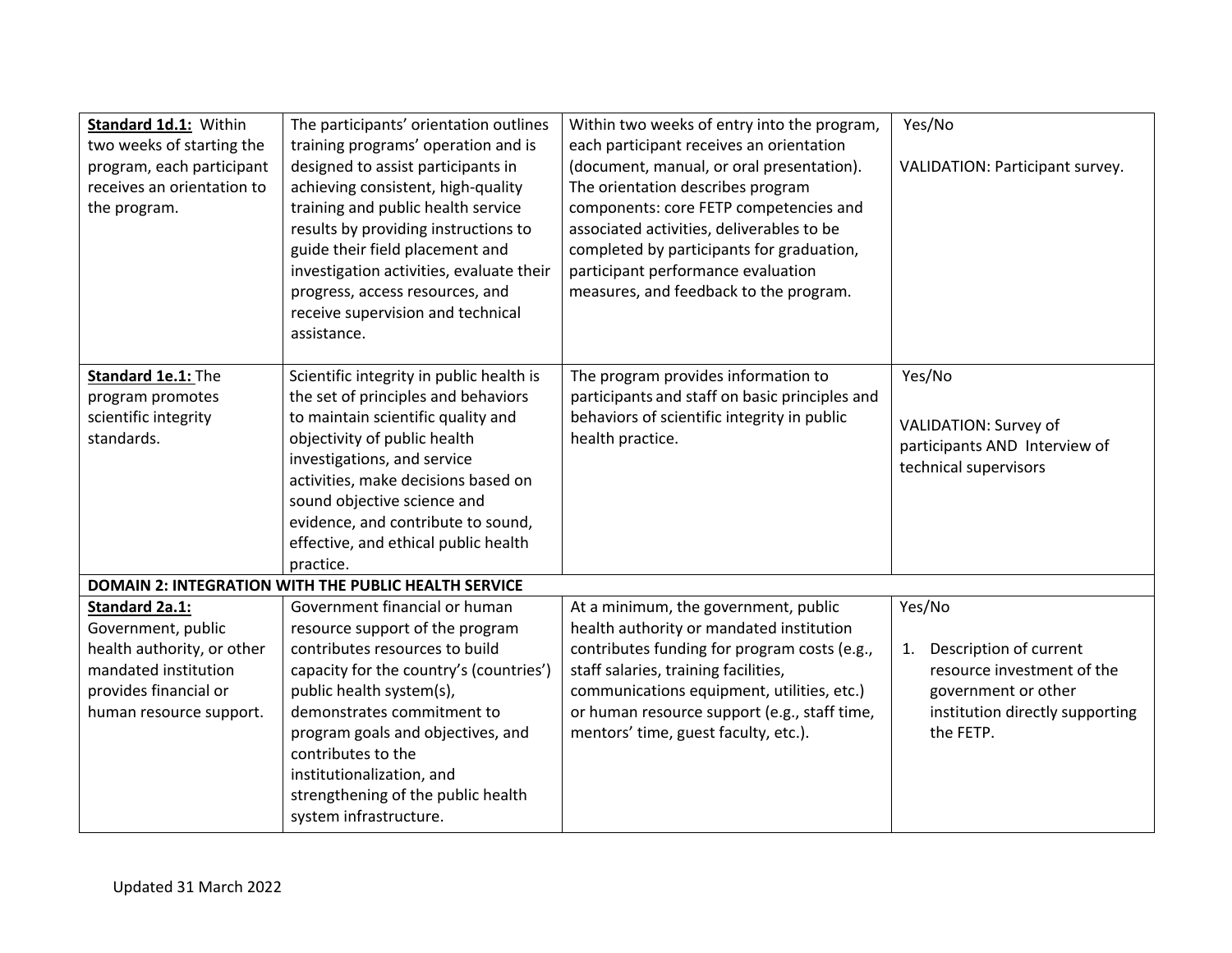|                                                                                                                                                                       | Increasing government financial<br>support of programs initiated with<br>external funding strengthens public<br>health infrastructure and capacity.                                                                                           |                                                                                                                                                                                                                                                                                       |                                                                                                                                                                                                                                                                                                                                                                                                                                                                                                                         |
|-----------------------------------------------------------------------------------------------------------------------------------------------------------------------|-----------------------------------------------------------------------------------------------------------------------------------------------------------------------------------------------------------------------------------------------|---------------------------------------------------------------------------------------------------------------------------------------------------------------------------------------------------------------------------------------------------------------------------------------|-------------------------------------------------------------------------------------------------------------------------------------------------------------------------------------------------------------------------------------------------------------------------------------------------------------------------------------------------------------------------------------------------------------------------------------------------------------------------------------------------------------------------|
| Standard 2b.1: The<br>participants' work sites<br>are in the public health<br>sector and allow<br>participants to acquire the<br>core competencies of the<br>program. | In order to provide an effective field<br>work experience to complement<br>didactic course work, the<br>participants' work sites must provide<br>sufficient opportunities for<br>participants to acquire core<br>competencies of the program. | Participant work sites allow opportunities to<br>acquire core competencies by providing<br>access to surveillance data, opportunity for<br>epidemiological investigation including<br>outbreak investigation, and access to<br>surveillance systems for the purpose of<br>evaluation. | For the previous two cohorts,<br>1.<br>list the participant name, work<br>site (for at least 80%, must be<br>in MOH or a public health<br>division of another institution),<br>and sentence stating the field<br>work opportunities offered by<br>the work site.<br>Provide documentation<br>2.<br>showing that work site<br>employers permit participants<br>to complete all required<br>program activities (e.g.,<br>permission letters).<br><b>VALIDATION:</b><br>Document review AND Interview<br>with participants |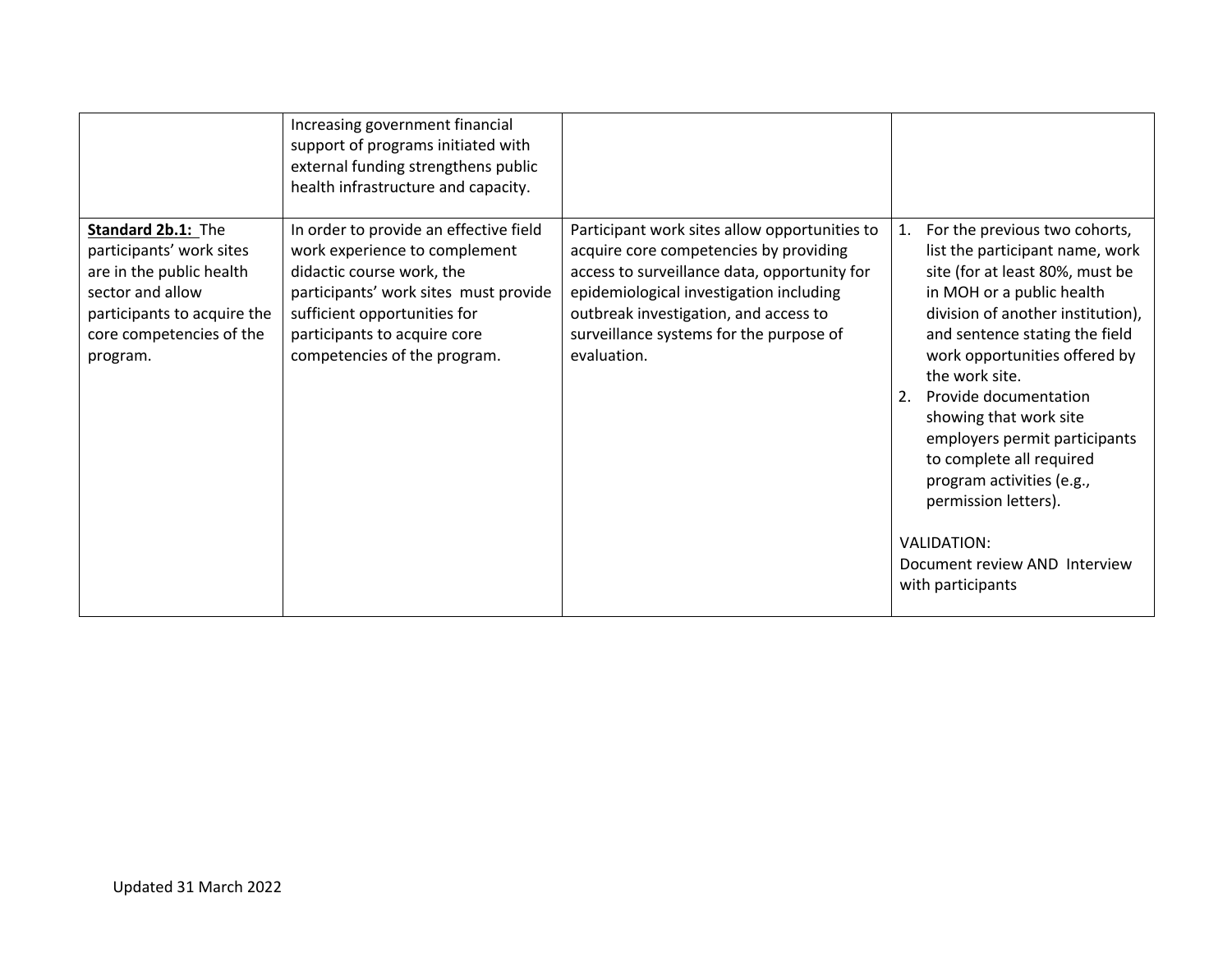| <b>Standard 2c.1 Participants</b><br>develop epidemiological<br>investigations and reports<br>addressing the country's<br>public health priorities<br>and routinely present<br>results from their<br>activities to public health<br>authorities.<br><b>DOMAIN 3: STAFFING AND SUPERVISION</b> | A key component of FETP training is<br>learning how to effectively<br>communicate and disseminate the<br>results of public health surveillance<br>analysis reports, evaluations of public<br>health programs and interventions,<br>and outbreak and other field<br>investigations to technical audiences,<br>decision-makers and the public, with<br>the objective of impacting change<br>within the public health system and<br>the health status of the population.                                                        | FETP coordinates and disseminates<br>participants' investigations and reports via:<br>Updates to supervisors and<br>$\bullet$<br>personnel involved in the issue<br>under investigation.<br>Updates to public health authorities.<br>$\bullet$<br>Routine submission of participants'<br>$\bullet$<br>reports to public health newsletters,<br>epidemiology bulletins, or equivalent<br>publications. | Description of how participant<br>3.<br>outputs are routinely provided<br>to public health authorities.<br>Documentation/evidence of<br>4.<br>sharing resources with public<br>health authorities (bulletin<br>publication, outbreak<br>investigation reports, meeting<br>minutes, etc.).<br><b>VALIDATION: Interviews with</b><br>public health authorities AND<br>Review of publications |
|-----------------------------------------------------------------------------------------------------------------------------------------------------------------------------------------------------------------------------------------------------------------------------------------------|------------------------------------------------------------------------------------------------------------------------------------------------------------------------------------------------------------------------------------------------------------------------------------------------------------------------------------------------------------------------------------------------------------------------------------------------------------------------------------------------------------------------------|-------------------------------------------------------------------------------------------------------------------------------------------------------------------------------------------------------------------------------------------------------------------------------------------------------------------------------------------------------------------------------------------------------|--------------------------------------------------------------------------------------------------------------------------------------------------------------------------------------------------------------------------------------------------------------------------------------------------------------------------------------------------------------------------------------------|
| Standard 3a.1: The<br>program has a<br>director,<br>coordinator, or designated<br>person who provides<br>leadership and oversight<br>to the program.                                                                                                                                          | Effective leadership and oversight of<br>the program are cardinal to its<br>success.<br>The leadership and dedication of a<br>senior, recognized, and respected<br>public health professional is critical<br>for the effective operation of the<br>program.<br>The program director or coordinator<br>oversees sustained and well-organized<br>FETP collaborations at all levels of the<br>public health system(s), which is<br>indispensable for the training of<br>participants and delivery of public<br>health services. | The intermediate program has a dedicated<br>director or coordinator who provides<br>leadership and oversight to the program.<br>The designated program director or<br>coordinator is a regular, salaried employee<br>of the host public health institution.<br>In some countries this role may be the<br>responsibility of someone with a title other<br>than director or coordinator.                | Name of program director<br>1.<br>and/or coordinator.<br>Description of the roles and<br>2.<br>responsibilities of the program<br>director and/or coordinator.<br>VALIDATION: interviews with<br>program director and/or<br>coordinator.                                                                                                                                                   |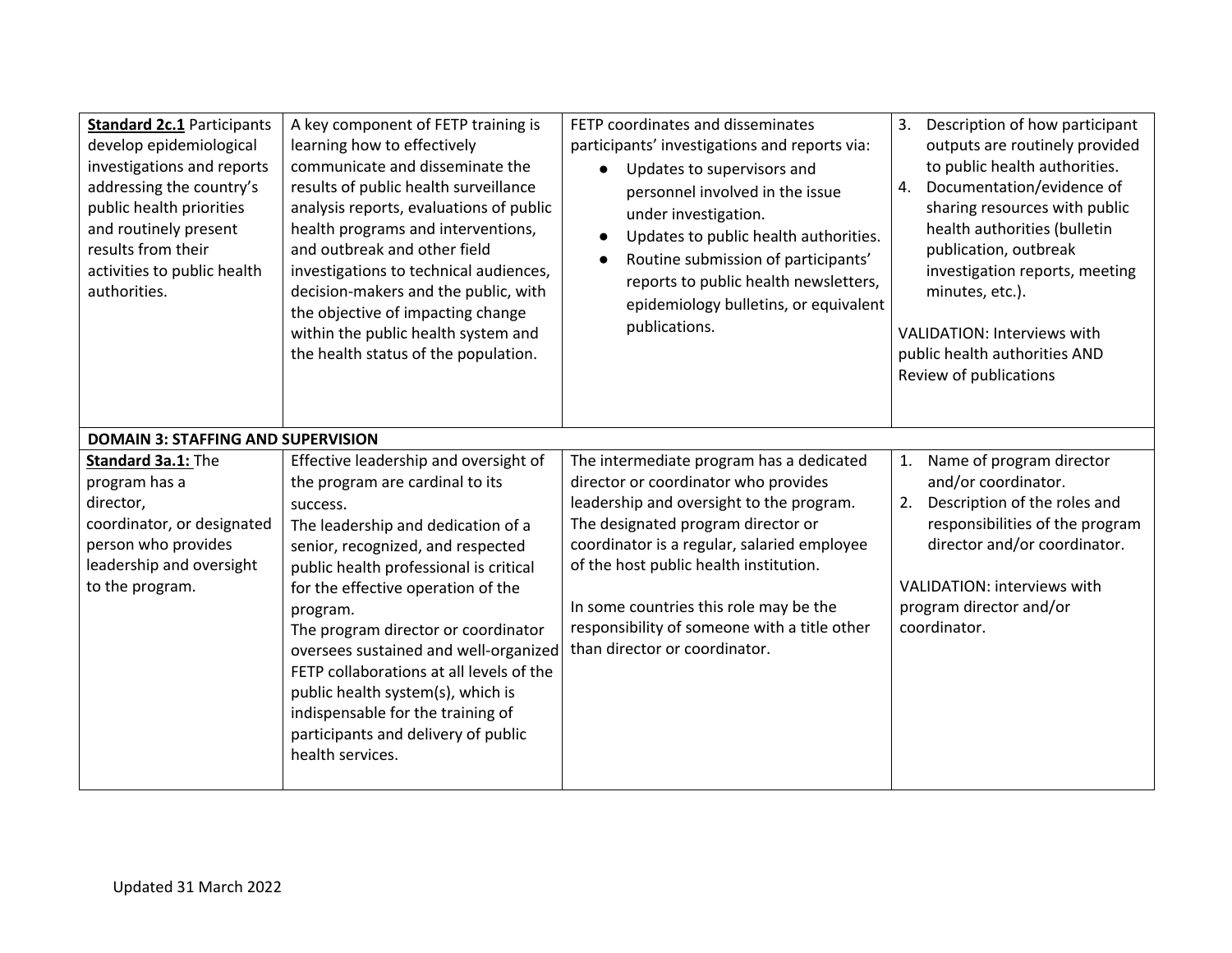| Standard 3a.2: The<br>program has qualified<br>technical staff who perform<br>programmatic training<br>functions such as oversight<br>of participants' orientation,<br>classroom training, etc. | Effective monitoring and evaluation<br>of technical assistance and<br>supervision of FETP participants'<br>activities (monitoring of field work<br>activities and products, planning,<br>delivery and evaluation of classroom-<br>based training, and coordination/<br>support of outbreak and emergency<br>response) demand considerable time<br>and effort from dedicated technical<br>staff.<br>The core of the FETP is supervised<br>public health practice. Participants<br>must be supervised in their public<br>health practice by qualified<br>supervisors. | The program has qualified technical staff to<br>train and oversee participants' orientation,<br>classroom training, field work, and<br>monitoring and evaluation. These technical<br>staff support program supervisors'/mentors'<br>evaluations of participants' performance.<br>Program supervisors/mentors are qualified<br>for their job if they have approved mentor<br>training or experience in one or more of<br>these areas:<br>1. Management, design, and analysis of<br>public health surveillance systems<br>2. Outbreak and other epidemiologic<br>investigations<br>Disease prevention and control<br>3.<br>strategies<br>Experience in mentoring public health<br>4.<br>professionals | List of FETP technical staff:<br>1.<br>name, title, and description of<br>role(s) performed.<br>List of program<br>2.<br>supervisors/mentors with<br>qualifications including<br>mentors training.<br>VALIDATION: interviews with<br>program staff. |
|-------------------------------------------------------------------------------------------------------------------------------------------------------------------------------------------------|---------------------------------------------------------------------------------------------------------------------------------------------------------------------------------------------------------------------------------------------------------------------------------------------------------------------------------------------------------------------------------------------------------------------------------------------------------------------------------------------------------------------------------------------------------------------|-----------------------------------------------------------------------------------------------------------------------------------------------------------------------------------------------------------------------------------------------------------------------------------------------------------------------------------------------------------------------------------------------------------------------------------------------------------------------------------------------------------------------------------------------------------------------------------------------------------------------------------------------------------------------------------------------------|-----------------------------------------------------------------------------------------------------------------------------------------------------------------------------------------------------------------------------------------------------|
| Standard 3a.3: The<br>program has<br>supervisors/mentors that<br>provide supervision of<br>field activities, are<br>involved with participants'<br>work, and provide timely<br>feedback.        | Competency-based training programs'<br>ability to train epidemiologists and<br>provide essential public health<br>services substantially depends on<br>participants working under consistent<br>mentorship and supervision by<br>experienced epidemiologists or public<br>health scientists who work within the<br>public health service systems and<br>units.                                                                                                                                                                                                      | Supervisors are consistently involved with<br>the participants' in-service training projects<br>and products including planning, execution,<br>analysis, and reporting.<br>They provide regular and timely feedback<br>to participants including sound technical<br>advice to guide and improve service and<br>products.                                                                                                                                                                                                                                                                                                                                                                            | Evidence of supervisors' timely<br>1.<br>feedback to participants (e.g.,<br>e-mails, documents with<br>comments, etc.).<br>VALIDATION: Interview with<br>participants AND Participants<br>survey                                                    |
| Standard 3a.4: The<br>technical supervisors/staff<br>are given                                                                                                                                  | To provide standard quality of<br>training, supervision, and technical<br>advice to participants in accordance to                                                                                                                                                                                                                                                                                                                                                                                                                                                   | The program has guidelines describing the<br>role of technical supervisors/staff and<br>minimum standards of practice, and provides                                                                                                                                                                                                                                                                                                                                                                                                                                                                                                                                                                 | Agenda of the<br>1.<br>orientation/training for<br>technical supervisors/staff.                                                                                                                                                                     |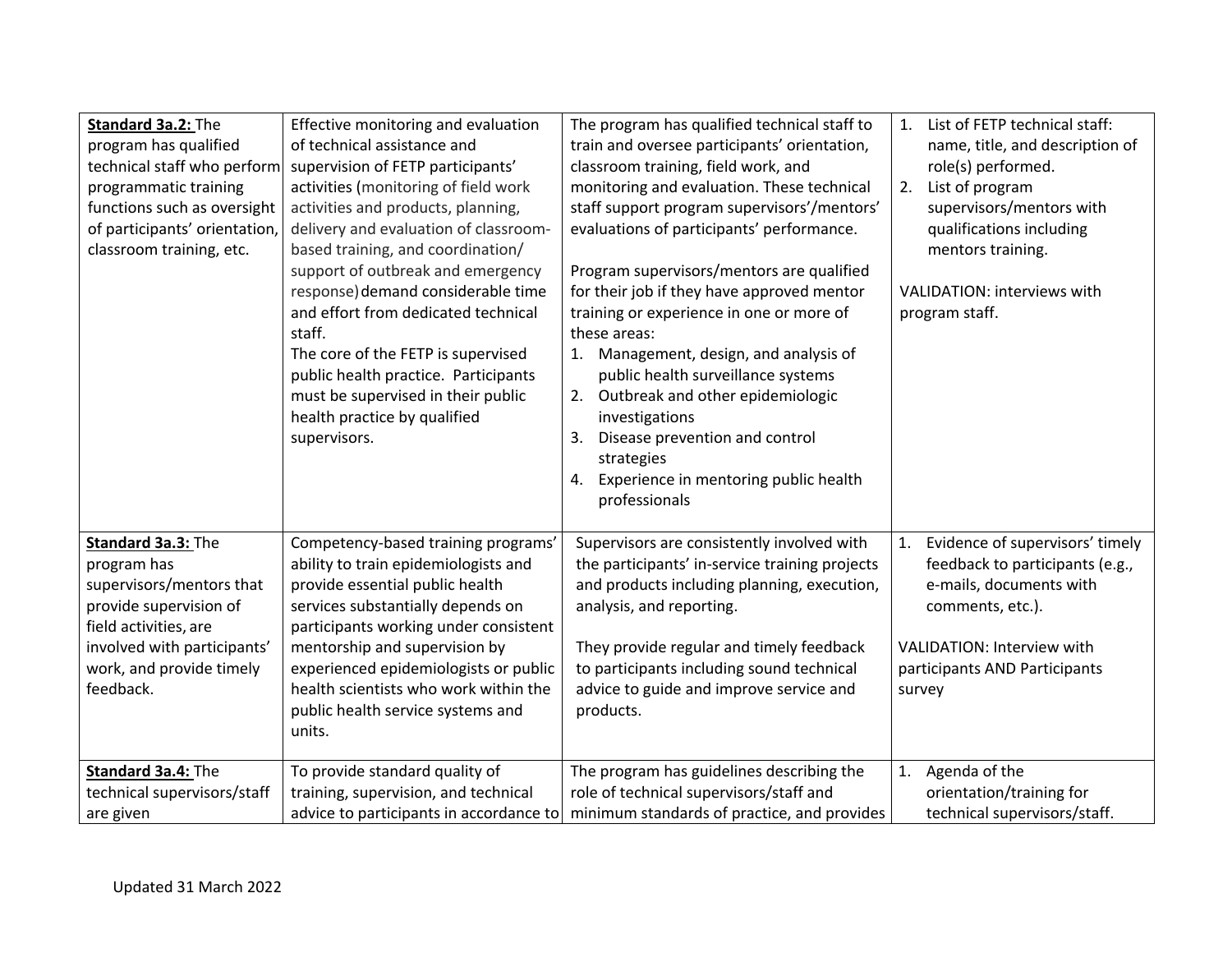| orientation/training in<br>order to provide technical<br>assistance and supervision<br>to participants in the field.<br><b>DOMAIN 4: SELECTION AND TRAINING OF RESIDENTS</b> | core FETP competencies, programs<br>need to develop technical guidelines<br>and standards to orient supervisors to<br>their roles, supervising field activities<br>and supporting them in implementing<br>standards of supervision.                                                                               | an annual orientation orally and/or in writing<br>to confirm their understanding and<br>agreement to perform their role of tracking<br>and evaluating participants' progress toward<br>graduation.                                                                                                                                                                                                                                                                                                                                                                                                                                                        | List of technical<br>2.<br>supervisors/staff receiving<br>orientation/training.<br><b>VALIDATION: Interview with</b><br>supervisors.                                                                                                                                  |
|------------------------------------------------------------------------------------------------------------------------------------------------------------------------------|-------------------------------------------------------------------------------------------------------------------------------------------------------------------------------------------------------------------------------------------------------------------------------------------------------------------|-----------------------------------------------------------------------------------------------------------------------------------------------------------------------------------------------------------------------------------------------------------------------------------------------------------------------------------------------------------------------------------------------------------------------------------------------------------------------------------------------------------------------------------------------------------------------------------------------------------------------------------------------------------|-----------------------------------------------------------------------------------------------------------------------------------------------------------------------------------------------------------------------------------------------------------------------|
| <b>Standard 4a.1:</b><br>Participants are selected<br>based on documented<br>criteria and transparent<br>processes.                                                          | Well-defined criteria for recruitment<br>and selection of candidates into the<br>program:<br>• Secures the enrollment of highly<br>motivated, qualified professionals<br>into the program.<br>Contributes to transparency of<br>program operations, program<br>credibility, and recognition of FETP<br>graduates. | The program has documented participant<br>selection criteria that include:<br>1) Education (e.g., successful<br>completion of undergraduate<br>education in biological sciences,<br>social sciences, or mathematics) and<br>computer literacy<br>Knowledge of basic epidemiology<br>2)<br>and experience in human, animal, or<br>environmental health<br>Personal suitability (e.g., high degree<br>3)<br>of motivation, being self-directed<br>and inquisitive, ability to work in<br>teams, and willingness to<br>train/educate others)<br>The program has a transparent, well-defined<br>recruitment process aligned with program or<br>country needs. | Description of FETP<br>1.<br>recruitment process and<br>selection criteria.<br>Document showing the<br>2.<br>admission matrix for the<br>current cohort (active cohort,<br>not the completed cohorts that<br>were documented in the<br>Certification of Eligibility). |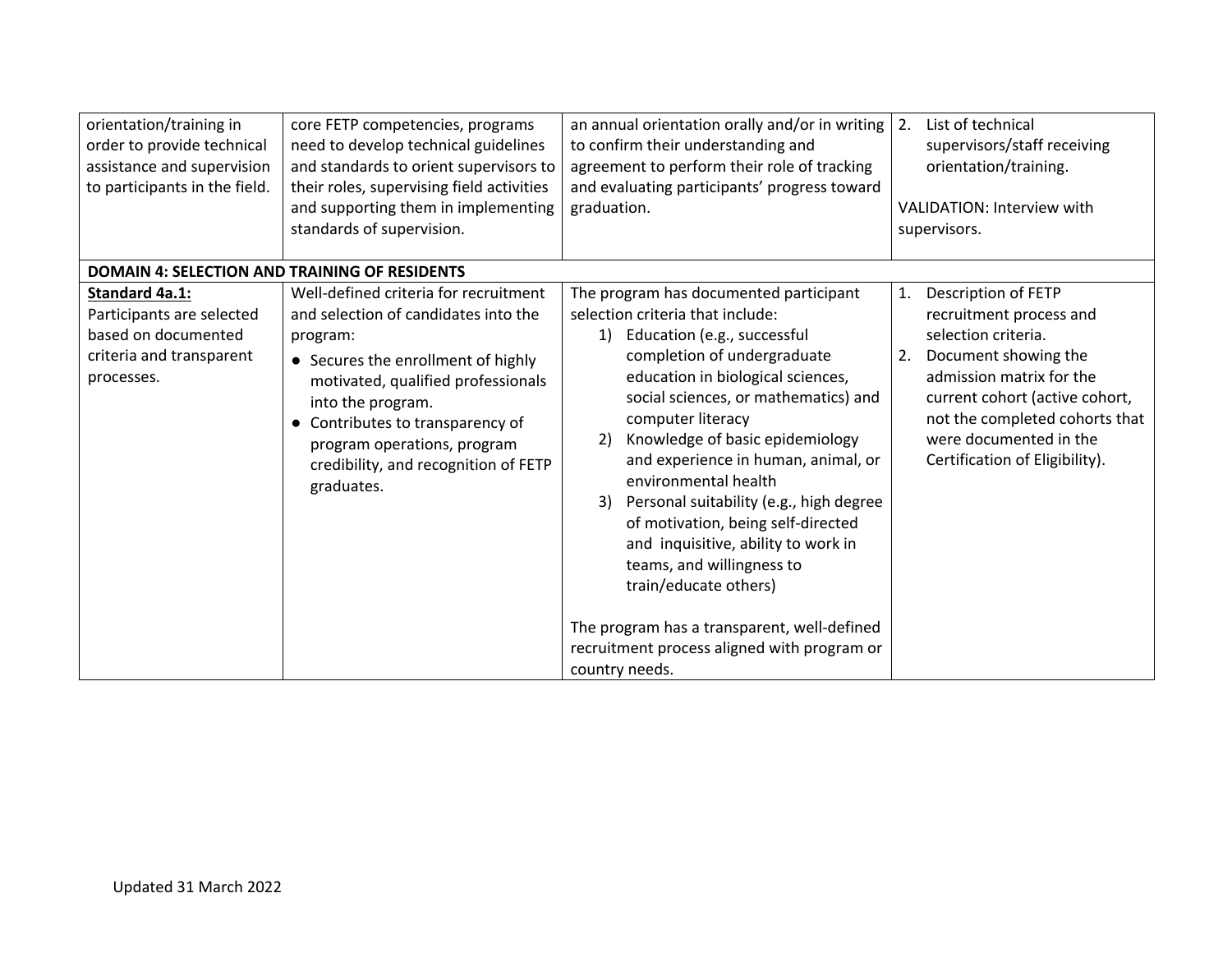| Standard 4b.1: The<br>program has well-defined,<br>documented core<br>competencies (around<br>which the curriculum was<br>developed). These core<br>competencies are directly<br>associated with didactic<br>(classroom) and field<br>activities, and deliverables.<br>These are explicit for all<br>participants and program<br>supervisors/mentors. | To attain uniform and high quality<br>FETP training and increase public<br>health functional capacity, programs<br>need to develop and implement a<br>well-defined, documented list of core<br>competencies around which the<br>program curriculum is developed.<br>Clear definition of standards and<br>requirements for each of the training<br>products and services to be delivered<br>and completed.<br>Participants further enhance the<br>program's ability to assess individual<br>and group progression towards<br>completion of graduation<br>requirements, identify challenges,<br>and evaluate the impact of<br>curriculum changes. | The program has a well-defined,<br>documented list of core competencies which<br>reflect the development of the curriculum.<br>There are both didactic courses and field<br>activities/deliverables that are explicit to all<br>participants and supervisors.<br>At a minimum, the core competencies<br>address:<br>Epidemiologic methods<br>$\bullet$<br>Public health surveillance<br>Outbreak and epidemiological<br>investigations<br><b>Scientific Communication</b> | Document that aligns core<br>1.<br>competencies to the<br>curriculum (didactic and field<br>activities). This is referred to as<br>a crosswalk.                                                                                                       |
|-------------------------------------------------------------------------------------------------------------------------------------------------------------------------------------------------------------------------------------------------------------------------------------------------------------------------------------------------------|-------------------------------------------------------------------------------------------------------------------------------------------------------------------------------------------------------------------------------------------------------------------------------------------------------------------------------------------------------------------------------------------------------------------------------------------------------------------------------------------------------------------------------------------------------------------------------------------------------------------------------------------------|---------------------------------------------------------------------------------------------------------------------------------------------------------------------------------------------------------------------------------------------------------------------------------------------------------------------------------------------------------------------------------------------------------------------------------------------------------------------------|-------------------------------------------------------------------------------------------------------------------------------------------------------------------------------------------------------------------------------------------------------|
| <b>Standard 4c.1: Program</b><br>provides regular,<br>standardized monitoring<br>(at minimum every other<br>month), and evaluation,<br>with timely feedback to<br>participants regarding<br>activities toward<br>completion of program<br>requirements (core<br>competencies).                                                                        | To assure that participants achieve<br>core competencies over the expected<br>time period, programs need to track<br>and monitor the participant activities<br>as well as provide clear feedback on<br>their strengths and weaknesses.<br>Supervisory/coordination activities<br>involve regular performance<br>evaluations and tracking.                                                                                                                                                                                                                                                                                                       | Programs provide regular, timely feedback<br>of the quality and completeness of the<br>participants' projects and products to guide,<br>track, and report on their progress.<br>Programs monitor and document<br>participants' activities and progress toward<br>completion of their graduation requirements<br>and contribute to their regular performance<br>evaluations by providing oral and written<br>feedback about their progress and<br>performance.             | Description of participant<br>1.<br>performance evaluation<br>process.<br><b>VALIDATION: Review random</b><br>sample (n=10) of participant<br>progress reports from the past two<br>cohorts AND Participant survey<br>AND Interview with participants |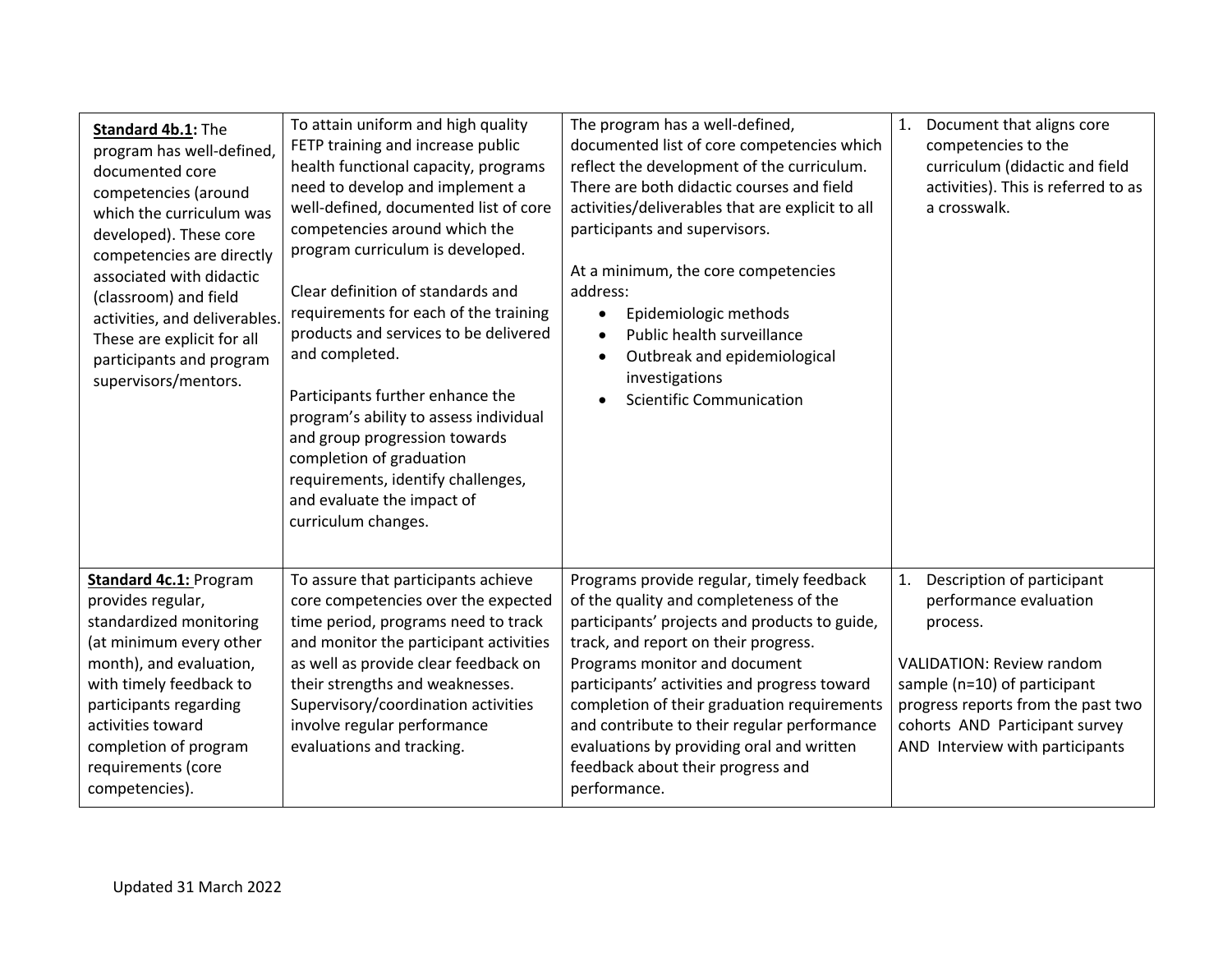| <b>Standard 4c.2:</b><br>Participants who complete<br>the program have met all<br>required core<br>competencies. | To increase public health functional<br>capacity with highly trained<br>participants, programs need to<br>ensure each graduate has acquired<br>the core competencies around which<br>the program curriculum is developed.                                                                                                                                                        | All of the participants who complete the<br>program have completed all of the required<br>deliverables.<br>Activities/deliverables should include at a<br>minimum:<br>Individual<br>• Reports on<br>Data analysis<br>$\circ$<br>Surveillance system<br>evaluation<br>Epidemiologic/outbreak<br>$\circ$<br>investigation<br>Abstract<br>Oral presentation<br>Group<br>Full participation in group project                       | Program must describe the<br>1.<br>metrics, tools, evaluation<br>process or procedures it uses<br>to determine whether<br>participants have met all<br>required core competencies.<br>2.<br>Documentation showing the<br>assignments of participants to<br>the group project.<br><b>VALIDATION: Review random</b><br>sample (n=10) of summary reports,<br>portfolios, or bodies of work from<br>the past two cohorts AND<br>Interview with participants |
|------------------------------------------------------------------------------------------------------------------|----------------------------------------------------------------------------------------------------------------------------------------------------------------------------------------------------------------------------------------------------------------------------------------------------------------------------------------------------------------------------------|--------------------------------------------------------------------------------------------------------------------------------------------------------------------------------------------------------------------------------------------------------------------------------------------------------------------------------------------------------------------------------------------------------------------------------|---------------------------------------------------------------------------------------------------------------------------------------------------------------------------------------------------------------------------------------------------------------------------------------------------------------------------------------------------------------------------------------------------------------------------------------------------------|
| <b>Standard 4c.3:</b><br>Each cohort will conduct a<br>group project of a priority<br>health issue.              | The FETP-Intermediate cohort<br>provides a unique opportunity to<br>collect new information to shed light<br>on a high priority public health issue.<br>Given the short duration and training<br>level of FETP-Intermediate, individual<br>epidemiologic projects are not<br>feasible, but participants can learn<br>key investigative skills by engaging in<br>a group project. | The group project is an epidemiologic field<br>study that requires every FETP-Intermediate<br>participant to support the study's planning,<br>design, data collection, management, and<br>analysis, as well as interpretation and<br>reporting of the findings and development<br>of recommendations.<br>The topic is usually chosen in consultation<br>with the MOH/NPHI ahead of time and<br>protocol drafted by FETP staff. | Topic and methods of group<br>1.<br>project (e.g., copy of protocol)<br>2. Number of interviews<br>conducted by each participant<br>3.<br>Documentation of oral<br>presentation and/or written<br>report presented to<br>MOH/NPHI officials<br><b>VALIDATION:</b><br>Review of protocol and final<br>report; interview with MOH/NPHI<br>officials to confirm topic selection<br>and acceptance of report                                                |